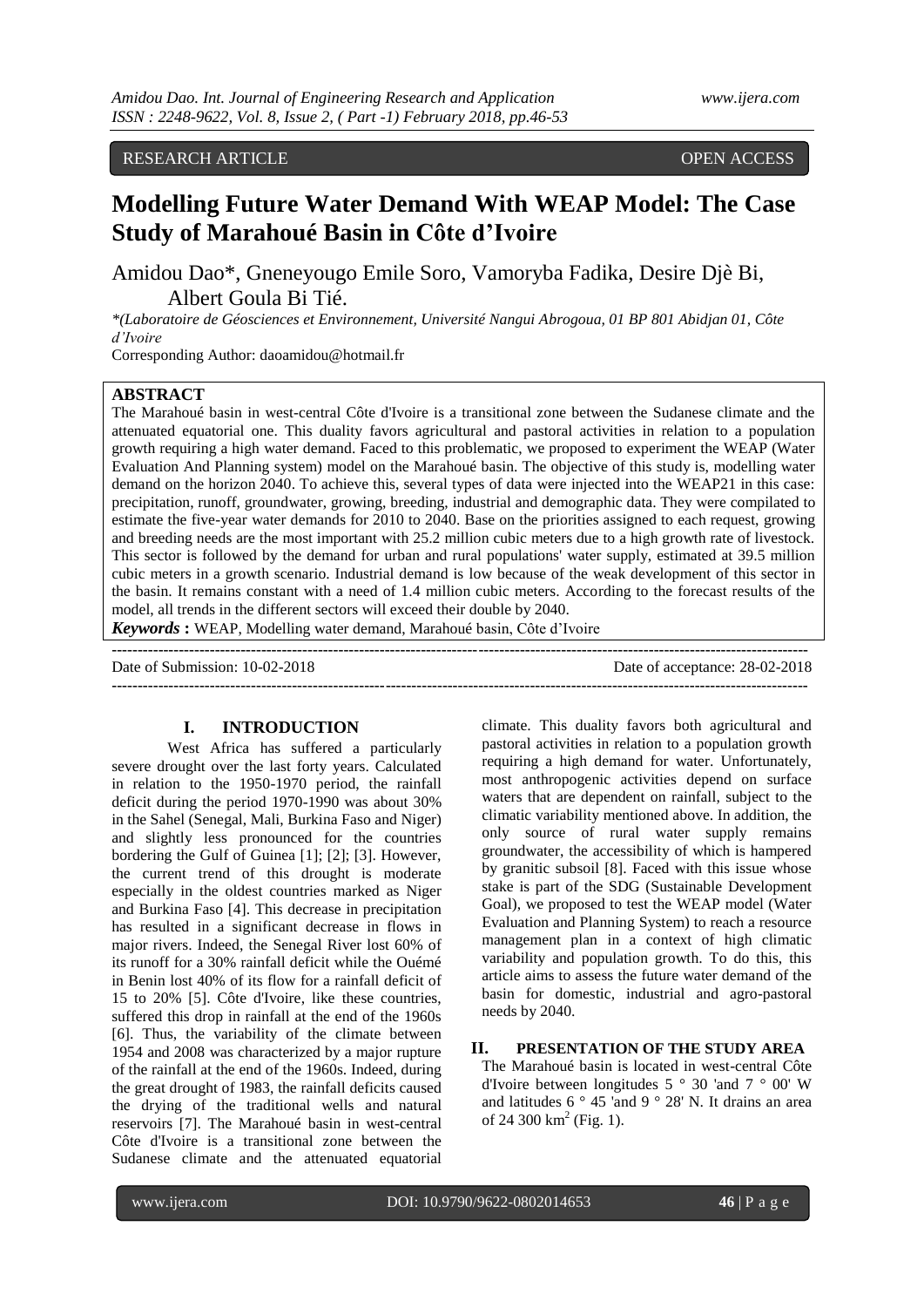

**Figure 1:** Geographic situation of Marahoué basin

This basin is influenced by two rainfall regimes. The equatorial transitional regime in the southern is characterized by four seasons, two rainy seasons (April-June and September-October) and two dry seasons. The tropical transition regime (Sudanese) in the North is characterized by two seasons including a wet (July-October). The hydrological regime is closely related to rainfall. Indeed, the period of low waters is observed from January to April. During this period, the flow is supported by alluvial layers. The geological formations belong mainly to the Precambrian basement. Through the work of [9] and [10], two types of aquifers are observed in the basin. Superficial aquifers of alterites are the first level of groundwater reservoirs. They constitute large reservoirs directly fed by precipitation infiltration, so that the groundwater level is significantly lower in the dry season and rises in the rainy season. The drop in water level is due to drainage of groundwater in rivers, but also to domestic use. The water supply in these reservoirs depends on the permeability and the thickness of the alterations. The deep aquifers underlying the superficial ones are immune to seasonal fluctuations and most of the different types of pollution [11].

The population of the Marahoué basin is estimated at about 7 million people in 2010

#### **III.3.1.2 Groundwater data**

Data on groundwater exploitation rates were obtained from DTH (Territorial Direction of Hydraulics) and SODECI (Water Supply Company

according to the general census of population and housing (RGPH) in 1998. Agriculture mainly rainfed, is the first income generating activity. Subsistence crops occupy 178 033 ha or 45% of the cultivated area, and make more and more place for cash crops (220 156 ha) even if they engage the largest mass of rural populations [12]. In this basin, the main irrigated crop is rice. It is essentially traditional at low level of input and extensive [13]. Two types of rice growing are practiced on this basin. Irrigated rice cultivation is generally practiced on summarily landscaped floodplains. The control of the water is partial in general with the installation of drains allowing the catch in the course of the water for a fair distribution of this one between the parcels of the operators or by the installation of dam. The industrial fabric is very little developed in this region. However, some agribusiness units that are very greedy for water such as SUCRIVOIRE in Zuénoula and SOLIBRA in Bouaflé contribute to the development of this region.

## **III. DATA AND METHODS III. 3.1 DATA**

# **III. 3.1.1 Rainfall and runoff data**

The climatic data used come from Airports, Aviation and Meteorology Company (SODEXAM) database. These are precipitation, evapotranspiration and temperature data collected through precipitation stations in the basin and nearby synoptic stations. The runoff data were obtained from the hydrometrical stations of the national management of human hydraulic direction (DHH) (Fig. 2).



**Figure 2:** Presentation of precipitation and hydrometrical data measurement network

in Côte d'Ivoire). These values are the annual production of drinking water in large urban centers (Table 1). In Côte d'Ivoire, the annual rural unit of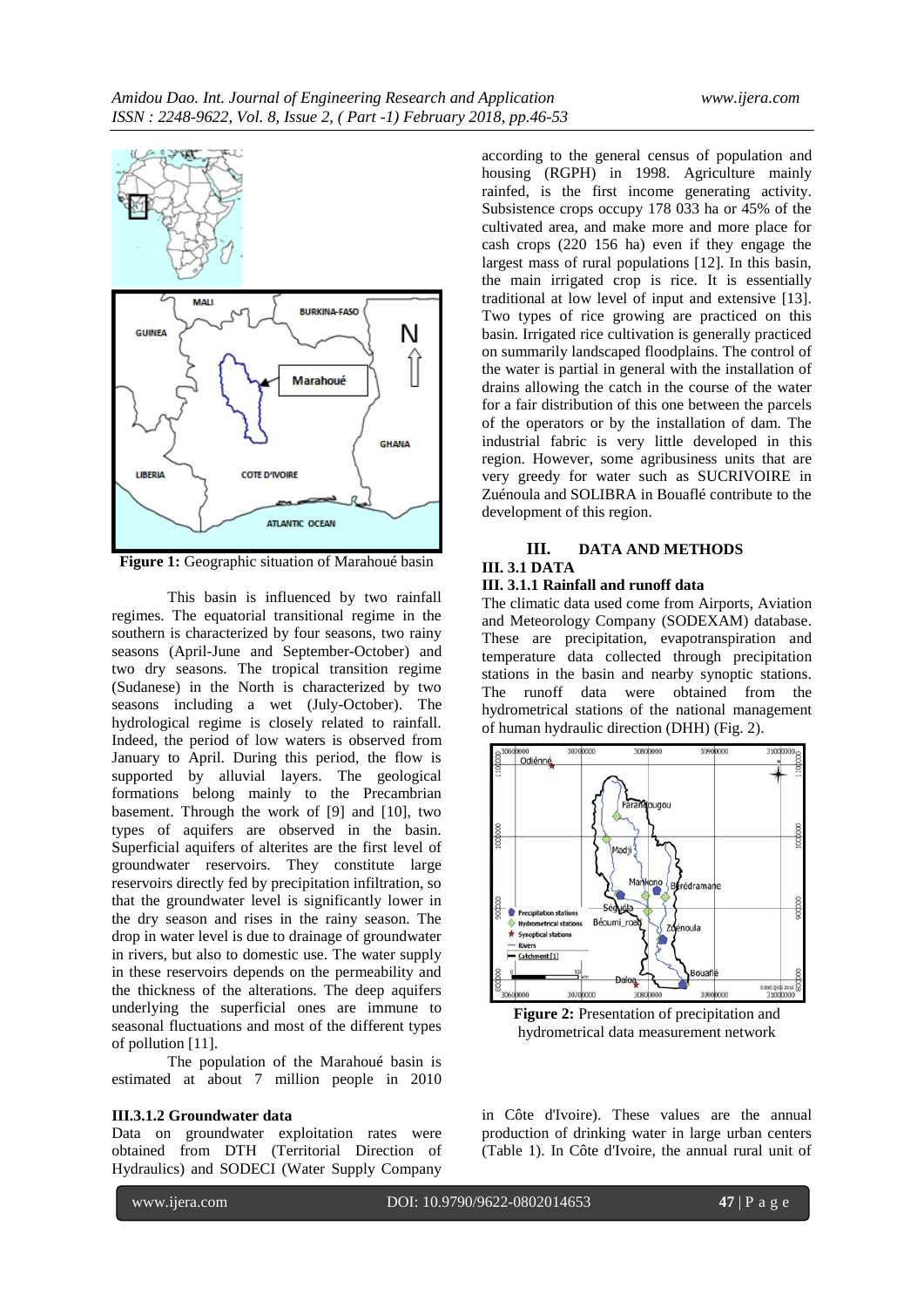water demand is estimated at  $5.475 \text{ m}3$  / inhabitant [14].

| ocality                                                          | она<br>,,,,,,,,,,,,,,<br>flé<br><b>www.</b> | Zuénoula                   | чė-<br><b><i><u>SANARANANANA</u></i></b><br>la<br>ww | ,,,,,,,,,,,,,,,,,,,<br>no      | Rénou<br>,,,,,,,,,,,,,,,,,,<br>-fla |  |
|------------------------------------------------------------------|---------------------------------------------|----------------------------|------------------------------------------------------|--------------------------------|-------------------------------------|--|
| ischar-<br>wwwwww<br>$\underline{\text{ge}}$ (m <sup>3</sup> /s) | 3.7                                         | 1.9                        | 1.9                                                  | 3.7                            | 2.0                                 |  |
| ocality                                                          | Bén-<br>wwww<br>∙ıfla<br>,,,,,,,,,,,,,,     | ,,,,,,,,,,,,,,,,,,,,,,,,,, | anı<br>maaanaan                                      | <u>www.www.www.</u><br>٠<br>-m | ,,,,,,,,,,,,,,,,,<br>ıa             |  |
| ,,,,,,,,,,,,,,,,,,,<br>$\rm (m^3/s)$                             | 2.0                                         | 1.2                        | 2.9                                                  | 2.2                            | 1.8                                 |  |

**Table 1:** Groundwater operating average discharge values by locality en 2010

#### **III.3.1.3 Demographic data**

The basin population estimates for 2010 are based on the 1998 General Population and Housing Census (RGPH) rate. Population data are presented by localities (Table 2).

**Table 2:** Populations and annual croissance rates by

| locality     |                       |                                  |  |  |  |
|--------------|-----------------------|----------------------------------|--|--|--|
| Locality     | Population in<br>1998 | Croissance rates for<br>2010 (%) |  |  |  |
| Bouaflé      | 234326                | 2.98                             |  |  |  |
| Zuénoula     | 146012                | 2.98                             |  |  |  |
| Mankono      | 136095                | 1.20                             |  |  |  |
| Séguéla      | 113518                | 1.20                             |  |  |  |
| Kani         | 49485                 | 1.20                             |  |  |  |
| Madinani     | 8726                  | 2.50                             |  |  |  |
| <b>TOTAL</b> | 688162                | Average<br>2.01                  |  |  |  |

#### **III.3.1.4 Growing data**

These data were obtained from the National Office for Rice Development (ONDR). Its agricultural sites are generally cultivated with partial or total control of water over small areas (1 to 2 hectares). Table 3 shows the irrigated areas of exploitation for each locality. The water requirements of rice cultivation are presented in the agrarian calendar of Table 3.

#### **III.3.1.5 Breeding data**

The livestock is: cattle, sheep, goats, pigs and poultry. According to [15], water unit requirements for each type of livestock, are: 30 l / head / day for cattle, 5 l / head / day for sheep and goats;  $7.25$  l / head / day for pigs and  $0.1$  l / head / day for poultry.

#### **III.3.1.6 Industrial data**

These are monthly pumping discharge from Marahoué River by the factory of lemonade and bracerie in Africa (SOLIBRA) and the yearly pumping volume collected by SUCRIVOIRE's **Table 3:** Irrigated rice areas in the basin

| Locality | Irrigated area (ha) |  |  |
|----------|---------------------|--|--|
| Bouaflé  | 45                  |  |  |
| Zuénoula | 465                 |  |  |
| Bénoufla | 50                  |  |  |
| Bédiala  | 105                 |  |  |
| Séguéla  | 206                 |  |  |
| Total    | 871                 |  |  |

factory from its own dam for irrigating sugarcane plantations. The yearly pumping discharge is about 102 m3/h.

#### **IV. METHODS**

According to [16], WEAP uses the principle of equilibrium of water resources (rivers, reservoirs and groundwater) with the requirements of the user. Thus, the user specifies the allocation rules in the allocation of priorities and supply preferences for each type of request, taking into account other constraints (maximum operating speeds, network load loss, and balance of the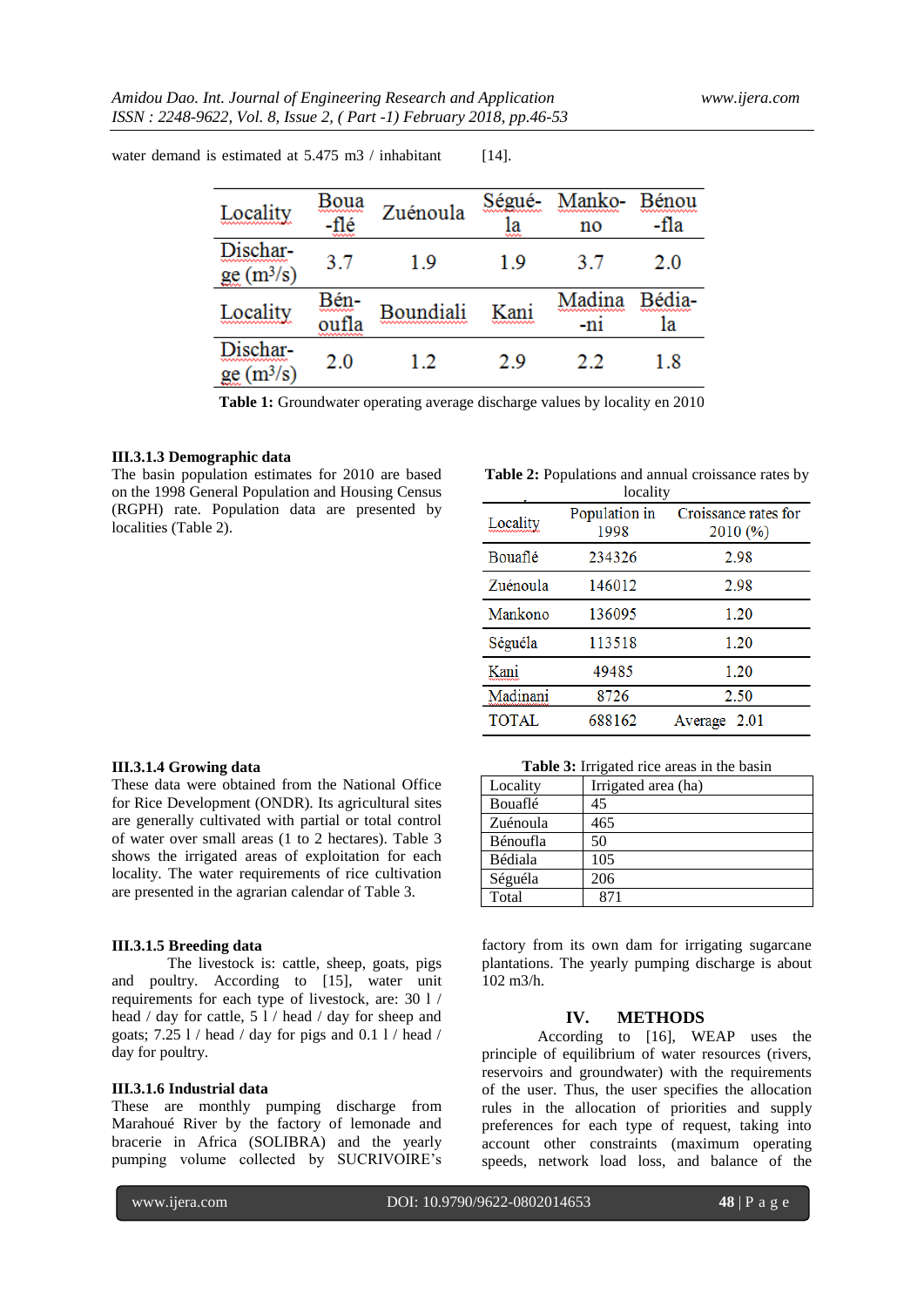resource). These are mutable in time and space. The model uses an optimization algorithm based on priorities and the concept of equity in water allocation groups in the event of a shortage. Scenarios can cover issues such as: population growth; evolutionary economic development model; increased ecosystem needs; change in irrigation and cultivation techniques [17].

#### **III.3.2.1 Creating project**

The project is created by importing first in the schematic view of the model, the outline of the basin and river system in ArcView Shape files format. Then, demand sites, reservoirs, groundwater, basin and transmission links and back are scanned (Fig. 3). The project includes the following items:



**Figure 3:** Marahoué managment project in WEAP area

## **III.3.2.2 Setting model general parameters**

## **III.3.2.2.1 Setting time**

The development of the current account allows the calibration of the model. The basic year for this study is 2010, with an annual time.

## **III.3.2.2.2 Creating hypotheses and scenarios**

In this study, the Marahoué basin has only one dam, SUCRIVOIRE's. All groundwater data are affected to groundwater operating discharge. The rivers of the basin are reduced to Bouaflé streamflow Gauge (GM2), located at the outlet of the basin. The water demand modeling is based on the distribution of priorities whose allocation is oriented in Table 4.

The scenarios are based on data in Tables 1-3. Future trends are projected following two scenarios consist of a reference scenario (RS) and a croissance scenario (CS). The RS is based on historical data prior to 2010. In the CS, croissance rates are based on forecasts of the Plan for integrated water resources management of Côte d'Ivoire directed by JICA (2001) and other structures such as the WFP

- Demand sites (33): urban and rural localities, rural growing sites (RG), breeding sites and industries;

- Rivers (4) whose flow is simulated by the WEAP model;

- Catchment (4) which entered the climatic data (rainfall, ETP, temperature), the area and the coefficient of Culture;

- Reservoir (1);

- Transmission links (35) for the transit of water sources;

- Return flow (13) for sites whose water consumption is not full and a part returns to rivers;

- Streamflow gauging (2) allowing the historical flows observed in the model. This allows a comparison with the simulated discharges.

(World Food Program), INS (national statistics Institute), ONDR (National rice office).

| <b>Table 4:</b> Water distribution priorities |  |
|-----------------------------------------------|--|
|-----------------------------------------------|--|

| Demand sites                      | Priorities |  |  |  |  |
|-----------------------------------|------------|--|--|--|--|
| Urban (drinking water)            |            |  |  |  |  |
| Rural (drinking water)            |            |  |  |  |  |
| Industrial (irrigating sugarcane) |            |  |  |  |  |
| Growing (irrigating rice)         | 3          |  |  |  |  |
| Industrial (operating water)      | 2          |  |  |  |  |
| Breeding (livestock)              |            |  |  |  |  |

#### **III.3.2.2.3 Calculating water demand**

Water demand per branch (Db) expressed in cubic meter, is calculated by the formula

 $Db = L \times R$  (Eq.1)

With: L= branch activity level,

 $R =$  Ratio of water use.

The branch activity level (L) corresponds to: the area expressed in  $m^2$ , ha,  $km^2$  or percentage of agricultural land; specific proportions of populations (human or livestock). The ratio of water use (R) is the water use rate for application site.

Water demand per site (Ds) is expressed as:

- $Ds = \sum Db$  (Eq.2)
- Global water demand (Dg) of the project is given by:  $Dg = \sum Ds$  (Eq.3)

All these formulas are in use in the WEAP21 model.

## **V. RESULTS**

### **IV.4.1 Urban demand**

The modeling results show that the urban water demand estimated at 200 000 m3 in 2010 will tend to double by 2040 for the cities: Zuénoula and Mankono in the Reference Scenario. The needs of cities Bouaflé, Séguéla, more populated, initially approximately 600 000 m3 will be quadrupled. This trend in the Reference Scenario (RS) appears to follow a linear increasing (Fig. 4A). In Croissance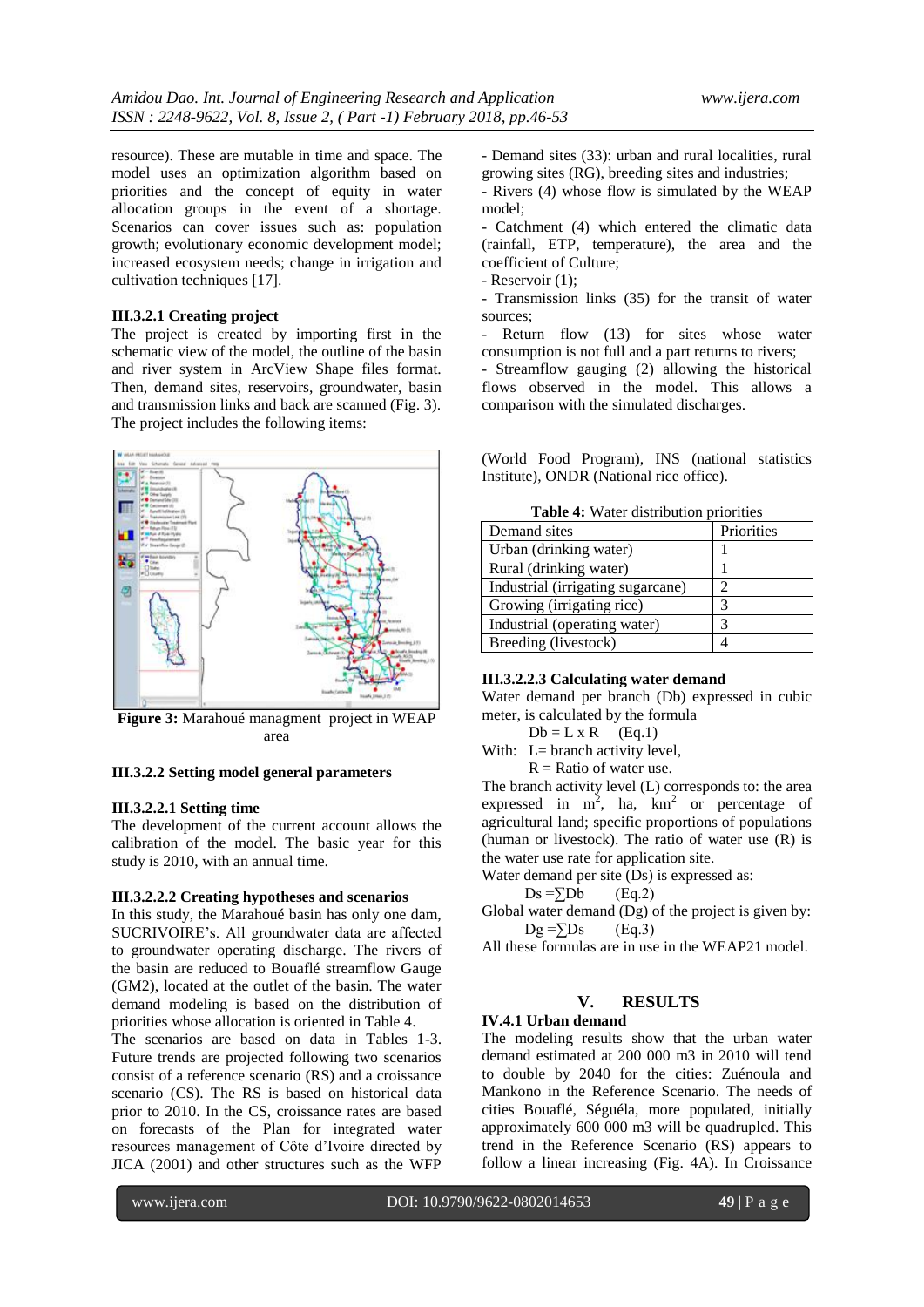Scenario (CS), the same trend observed earlier, switches to exponential evolution after a break observed in 2019. Thus, the demand estimated at about 4 million m3 for the cities of Mankono, Séguéla and Zuénoula and 8 million m3 for the city of Bouaflé, change from single to quadruple (Fig. 4B). Under these conditions, the trend of urban water demand generally remains the same for both scenarios despite different rates over the period 2010-2040.



**Figure 4:** Urban water demand models for reference (A) and croissance (B) scenarios

#### **IV.4.2 Rural demand**

In rural areas the trend is almost the same for both scenarios. Indeed, the demand varies between 400 000  $m<sup>3</sup>$  and 800 000  $m<sup>3</sup>$  for all villages except the villages of Kani and Madinani whose needs, like their populations are very low. This application will undergo a sharp increase in 2019 which will pass from simple to triple by 2040 (Fig. 5).



**Figure 5:** Rural water demand models for reference (A) and croissance (B) scenarios

#### **IV.4.3 Growing demand**

The growing water demand follows an exponential trend in 2040 like the two previous applications (Fig. 6).



**Figure 6**: Rice growing water demand models for reference (A) and croissance (B) scenarios

It is more accentuated in Bouaflé, considered as a strong rice growing area. Indeed, demand for Zuénoula estimated less than 500 000  $m<sup>3</sup>$  in 2010, is likely to exceed five times in 2040.

#### **IV.4.4 Breeding demand**

Pastoral request follows a linear trend in Reference Scenario with values around  $500 000 \text{ m}^3$  in 2010 and three million  $m<sup>3</sup>$  in 2040. In Croissance scenario, an exponential trend is well marked for applications in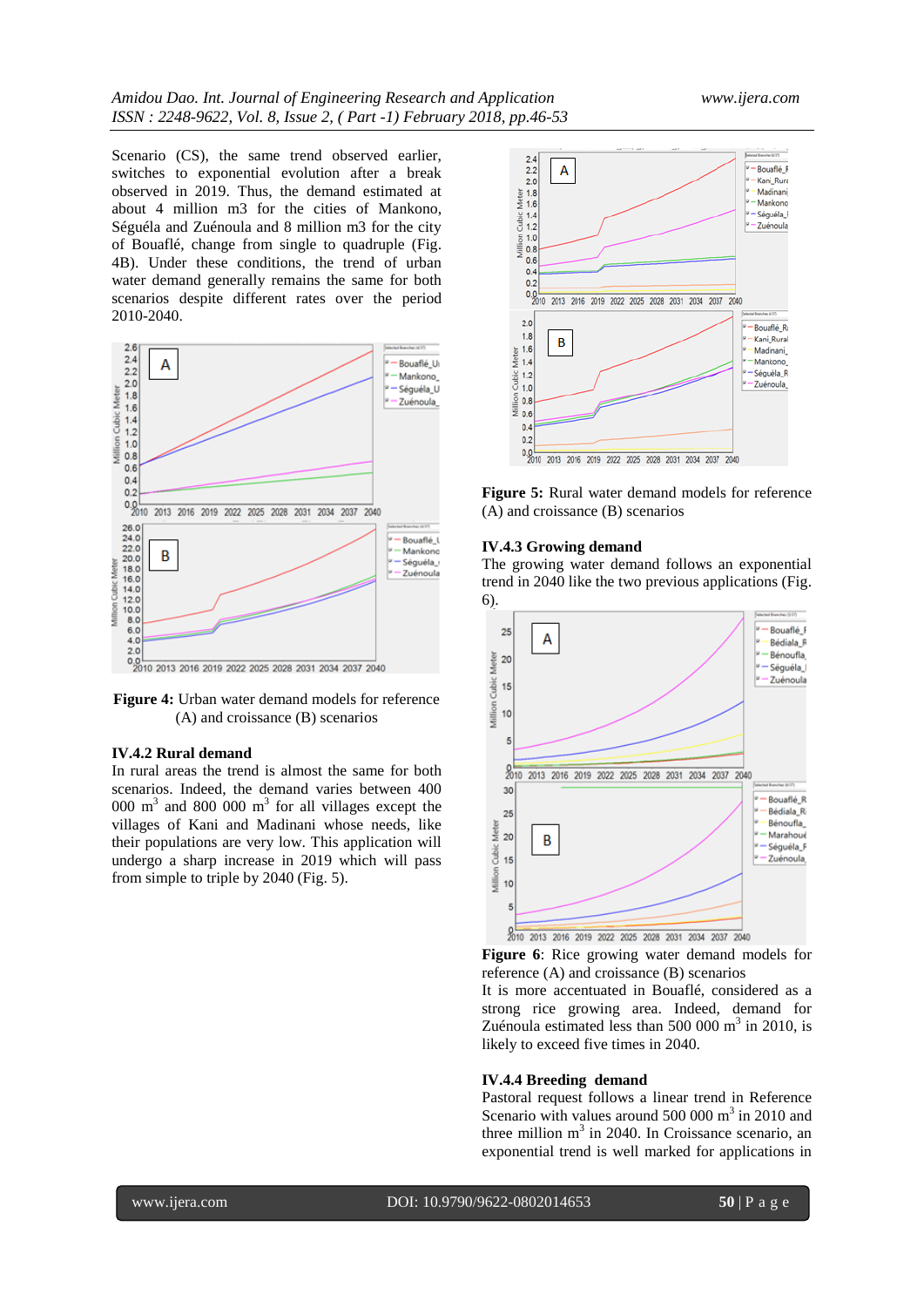Séguéla and Mankono with values around 800 000  $m<sup>3</sup>$  in 2010, will be tripled by 2040 (Fig. 7).



reference (A) and croissance (B) scenarios

#### **IV.4.5 Industrial demand**

In this sector, the industrial water requirement is calibrated and the needs for operating are identical year by year. Thus, SOLIBRA and SURIVOIRE factories water demand estimated respectively at about 700 000  $\text{m}^3$  and 800 000  $\text{m}^3$  in 2010, will be constant until 2040 (Fig.8).

IV.4.6 Global water demand in Marahoué basin

The compilation of all data provides the overall water demand of Marahoué basin whose five-year results are presented in Table 5. The growing and breeding needs are most important from 2015. This is related to the national agricultural investment plan (PNIA) that envisages promoting the rice sector irrigation which requires lots of water. However, industrial demand remains the lowest due to the low industrialization of the basin (only two agribusinesses whose needs are limited to 1.4 million cubic meters). During the five-year period 2015-2020, the total needs estimated at 42.6 million cubic meters in 2015, will be doubled before slowing in 2040 according to croissance scenario.



**Figure 8**: Industrial water demand models for reference (A) and croissance (B) scenarios

| <b>Table 5:</b> Five-year water demand for 2010 to |  |  |  |  |
|----------------------------------------------------|--|--|--|--|
| 2040 (x $10^6$ m <sup>3</sup> )                    |  |  |  |  |

| <b>Type of</b><br>Demand | Scénario | 2010 | 2015 | 2020 | 2025  | 2030  | 2035  | 2040  |
|--------------------------|----------|------|------|------|-------|-------|-------|-------|
| Urban and                | R        | 3.8  | 4.7  | 6.4  | 7.5   | 8.7   | 10.0  | 11.3  |
| rural                    | C        | 22.1 | 26.4 | 39.5 | 47.2  | 56.4  | 67.5  | 80.7  |
| Growing                  | R        | 8.6  | 12.3 | 17.4 | 23.8  | 32.6  | 44.6  | 61.2  |
| and<br><b>Breeding</b>   | С        | 8.6  | 14.8 | 50.8 | 57.9  | 67.4  | 80.2  | 97.8  |
| Industrial               | R        |      |      |      |       |       |       |       |
|                          | C        |      |      |      | 1.4   |       |       |       |
| <b>TOTAL</b>             | R        | 13.8 | 18.4 | 25.2 | 32.7  | 42.7  | 56.0  | 73.9  |
|                          | C        | 32.1 | 42.6 | 91.7 | 106.5 | 125.3 | 149.1 | 179.9 |

 $R =$  Reference,  $C =$  Croissance

## **VI. DISCUSSION**

Modeling water demand by 2040 has shown that the overall needs of the Marahoué basin will increase regardless of the scenarios. In 2020, they are estimated at 25.2 million cubic meters and 91.7 million cubic meters respectively in the reference and growth scenarios. These values will tend to exceed their double, 20 years later. This could raise the problem of water supply, especially in a context of rapid population growth and climate variability [17]. [18] also showed in a similar study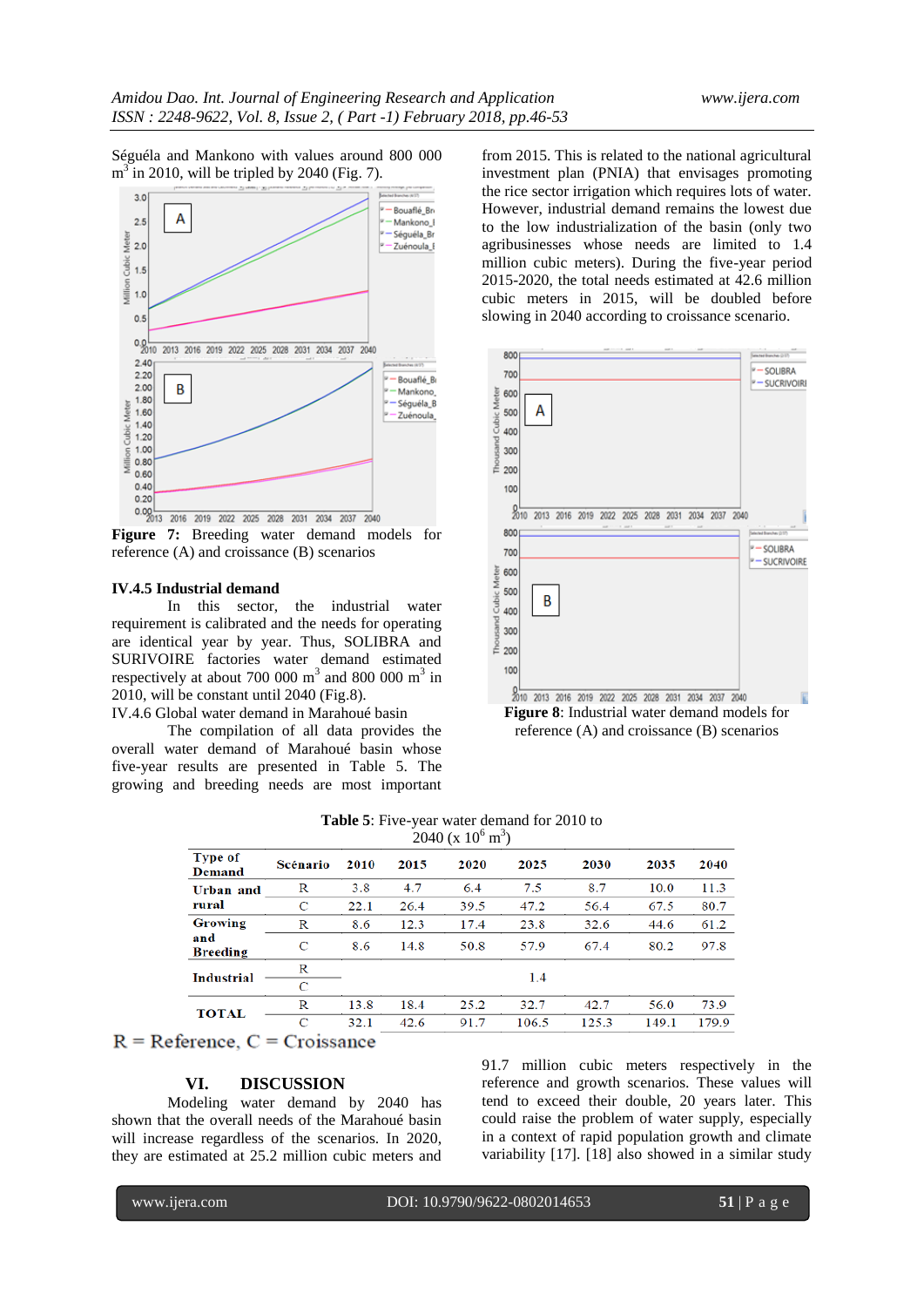in the Olifant Basin (South Africa) that, taking into account the different needs of users (rural, urban, mining, agricultural, forestry, industrial and electrical), this would exacerbate the complexity management of water resources. This same observation is made by [19] on the management of water resources in the Morondava basin.

## **VII. CONCLUSION**

The model WEAP, although its intensive data, appears very suitable for assessing the demand for water uses. Thus, it allowed us to estimate until 2040, five-year needs of Marahoué basin by application sector. According to the order of priority assigned to each type of request, the agricultural sector ranks first with 25.2 million cubic meters and 91.7 million cubic meters in 2020, respectively in reference scenario and croissance scenario (very likely because of the agricultural activities increasing due to population croissance rates in the basin). This sector is followed by the urban and rural water demand estimated at 39.5 million cubic meter according to croissance scenario. Industrial demand is low due to the underdevelopment of this sector in the basin. It is kept constant in both scenarios with a value of 1.4 million cubic meters. All trends are likely to more than double in 2040.

Already, these results can be used as indicators for decision making. However, the implementation of water resources management plan for Marahoué basin is necessary in a context of high climate variability.

#### **ACKNOWLEDGEMENTS**

We thank all the national and international enterprises which have made this work possible by collecting the data, such as those cited above: SODEXAM, DHH, INS, SODECI, JICA, SOLIBRA and SUCRIVOIRE.

#### **REFERENCES**

- [1]. G. Mahé, J.C. Olivry, Variations des précipitations et des écoulements en Afrique de l'ouest et centrale de 1951 à 1989, *Sécheresse, (6)1*, 1995,109-17.
- [2]. I. Savané, K. M. Coulibaly, P. Gioan, Variabilité climatique et ressources en eaux souterraines dans la région semi-montagneuse de Man, *Sécheresse (4)12*, 2001, 23-17.
- [3]. A. Dao, B. Kamagaté, A. Mariko, B.T.A. Goula, L. Seguis, H.B. Maîga, Savané I,Variabilité climatique et réponse hydrologique du bassin versant transfrontalier de Kolondièba au sud du Mali, *European Journal of Scientific Research , (43)4*, 2010, 435-444.
- [4]. T. Lebel, A. Ali (), Recent trends in the Central and Western Sahel rainfall regime (1990-2007) *Journal of Hydrology, (375) 1–2*, 2009, 52–64.
- [5]. T. Lebel & T. Vischel , Climat et cycle de l'eau en zone tropicale : un problème<br>d'échelle. Comptes Rendus  $Comptes$ *Géosciences,(337),* 200, 529-38.
- [6]. A. B. Yao, B. T. A. Goula, Z. A. Kouadio, K. E. Kouakou, A. Kane, S. Sambou, Analyse de la variabilité climatique et quantification des ressources en eau en zone tropicale humide : Cas du bassin versant de la Lobo au Centre-Ouest de la Côte d'Ivoire, *Revue Ivoirienne des Sciences et Technologies, (19)*, 2012, 136- 157.
- [7]. Y.T.Brou, *Climat, mutations socioéconomiques et paysages en Côte d'Ivoire,*  Mémoire de synthèse des activités scientifiques, Université des Sciences et Technologies de Lille, France, 2005.
- [8]. A. B. Yao, *Evaluation des potentialités en eau du bassin versant de la Lobo en vue d'une gestion rationnelle (centre-ouest de la Côte d'Ivoire)*, Thèse de doctorat*,* Université Nangui Abrogoua. Abidjan, 2015.
- [9]. J. Biémi, *Contribution à l'étude géologique, hydrogéologique et par télédétection des bassins versants subsahéliens du socle précambrien de l'Afrique de l'Ouest : Hydrostructurale, hydrodynamique, hydrochimie et isotopie de des aquifères discontinus des sillons et aires granitiques de la Haute Marahoué (Côte d'Ivoire),* Thèse de Doctorat d'Etat, Université Nationale de Côte d'Ivoire, 1992.
- [10]. J. P. R. Jourda, Les ressources en eau souterraine de la Côte d'Ivoire et le cas des aquifères transfrontaliers entre la Côte d'Ivoire et le Ghana. *Proc. of international workshop,* Tripoli, Libya, 6p, 2002.
- [11]. J. C. Maréchal, W. Robert, L. Patrick, S. Kambhampati, T. Frédéric, Anisotropie verticale de la perméabilité de l'horizon fissuré des aquifères de socles : concordance avec la structure géologique des profils d'altération, *Comptes Rendus Géosciences (335)*, 2003, 451-460.
- [12]. MINAGRI, *Recensement National de l'Agriculture*, (Côte d'Ivoire, 2004).
- [13]. PNR, *Avant-projet d'aménagement de la plaine de Yaala 2(Zuénoula), Yamoussoukro-Côte d'Ivoire, (*Mémoire technique, 2004).
- [14]. JICA, *Plan Directeur de Gestion des Ressources en eau en République de Côte d'Ivoire*, (Rapport final, 2001).